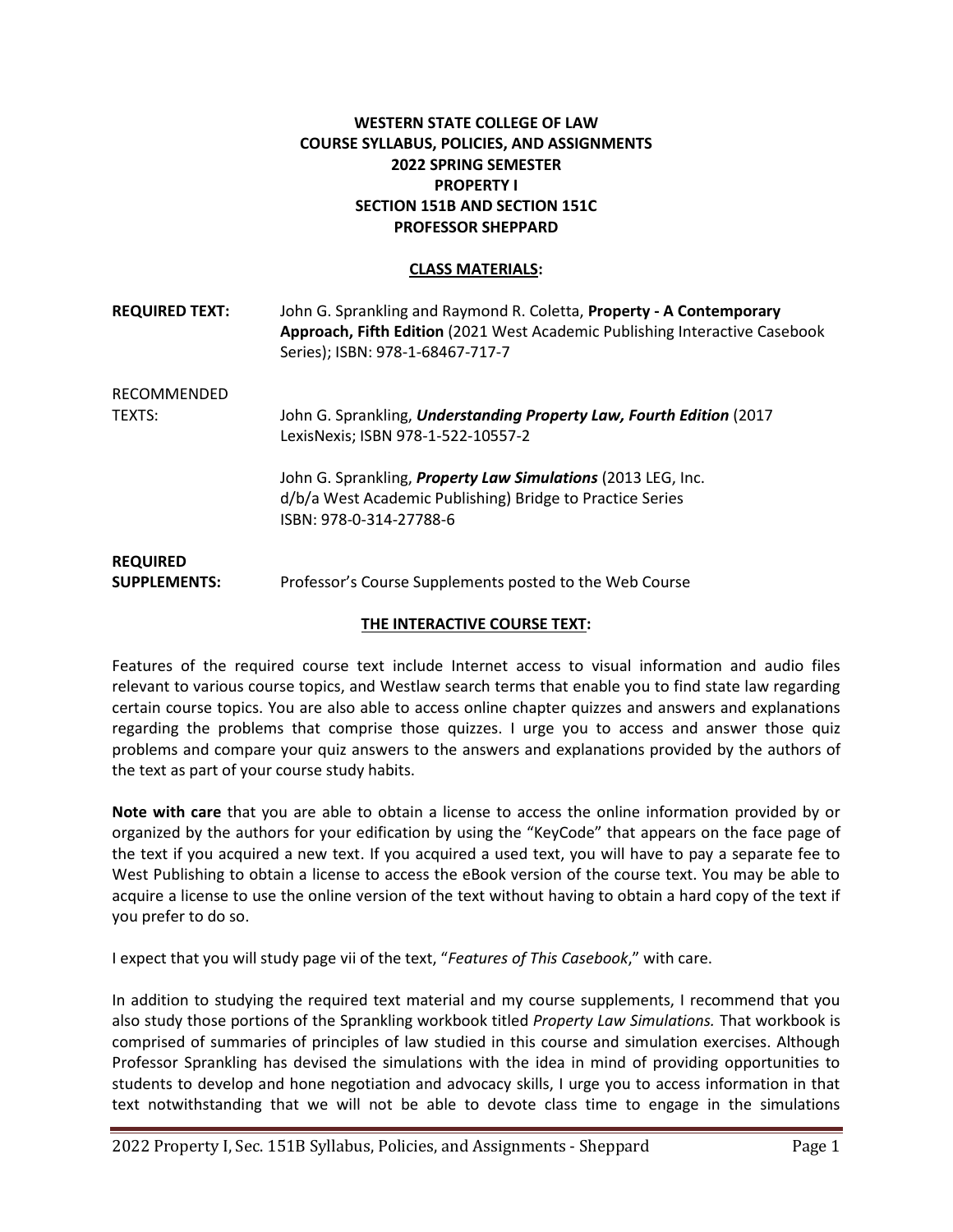suggested by Professor Sprankling. You will also benefit from a critical reading of the sample letters, pleadings, and other documents, set forth in that text.

## **WESTERN STATE COLLEGE OF LAW – PROGRAMMATIC LEARNING OUTCOMES**

**Western State College of Law's curriculum is designed so that every student achieves a level of competency prior to graduation in each of the eight Programmatic Learning Outcomes listed below:**

# **(1) Doctrinal Knowledge**

Students will demonstrate knowledge of substantive and procedural law in the core curriculum subjects, including Contracts, Criminal Law, Criminal Procedure, Torts, Real Property, Business Associations, Evidence, Civil Procedure, Constitutional Law, Estates, Community Property, Remedies, and Professional Responsibility.

# **(2) Practice Skills**

Students will demonstrate the development of other law practice skills. Each student's chosen outcomes within this category will be varied based on the student's particular interests, coursework and work experiences. They may include, but are not limited to, the following topics: oral presentation and advocacy; interviewing; counseling; client service and business development; negotiations, mediation, arbitration, or other alternative dispute resolution methods; advanced legal research and writing (excluding purely academic papers and the first four units earned in introductory first-year legal research and writing class); applied legal writing such as drafting contracts, pleadings, other legal instruments; law practice management or the use of technology in law practice; cultural competency; collaboration or project management; financial analysis, such as accounting, budgeting project management, and valuation; cost benefit analysis in administrative agencies; use of technology, data analyses, or predictive coding; business strategy and behavior; pre-trial preparation, fact investigation, such as discovery, e-discovery, motion practice, assessing evidence, or utilizing experts; trial practice; professional civility and applied ethics; a law clinic that includes a classroom component; or a legal externship that includes a classroom component.

# **(3) Legal Analysis**

Students will demonstrate the ability to identify the factual and legal issues implicated by a fact pattern and to appropriately use cases (including identifying the salient features of an appropriate precedent case, identifying legally significant similarities and differences between the precedent case and a fact pattern and explaining why those are legally significant) and rules (including the ability to connect legally significant facts in a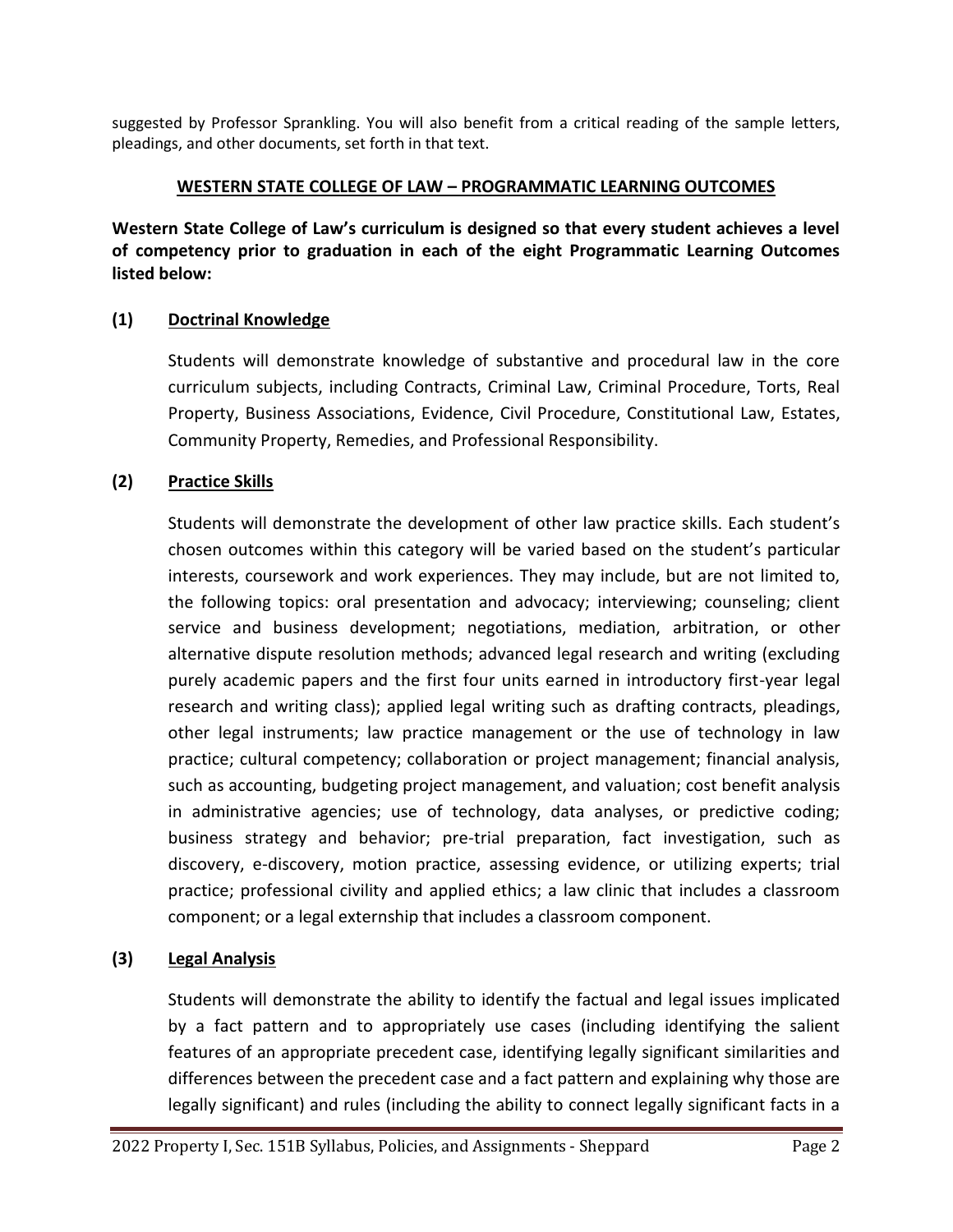fact pattern to the rule) to predict how a court would decide the issue. Students will also demonstrate the ability to identify and evaluate the public policies of a precedent case or rule, and to evaluate how public policy can impact the application of a rule to the legal issue.

## **(4) Legal Research**

Students will demonstrate the ability to locate relevant legal authority using a variety of book and electronic resources, and to properly cite to such legal authority.

# **(5) Communication**

Students will demonstrate the ability to communicate both orally and in writing in a manner appropriate to a particular task to effectively convey the author's or speaker's ideas. This includes audience sensitivity in written and oral communication (the ability to adopt a tone, style and level of detail appropriate to the needs, knowledge and expertise of the audience); and written communication basic proficiency (the ability to use the conventions of grammar, spelling, punctuation, diction and usage appropriate to the task and sufficient to convey effectively the author's ideas).

## **(6) Advocacy of Legal Argument**

Students will demonstrate the ability, in both oral and written formats, to evaluate the legal, economic and social strengths and weaknesses of a case and use case and statutory authority as well as public policy to persuade others. Making policy-based arguments includes the ability to identify and evaluate the public policies of a precedent case or rule and their implications, and be able to assert such appropriate arguments to resolution of the application of a rule to the legal controversy.

## **(7) Client Sensitivity and Cultural Competency**

Students will demonstrate an awareness of clients' needs and goals, including a sensitivity to clients' backgrounds and circumstances (including, but not limited to, socio-economic, gender, race, ethnicity, educational, disability and/or religious background(s)), the ability to make decisions that reflect an appropriate focus on those needs and goals, and awareness that cultural issues may affect the relevance of facts and application of the law.

## **(8) Legal Ethics**

Students will demonstrate the ability to identify ethical issues in law practice contexts and make appropriate decisions to resolve such issues.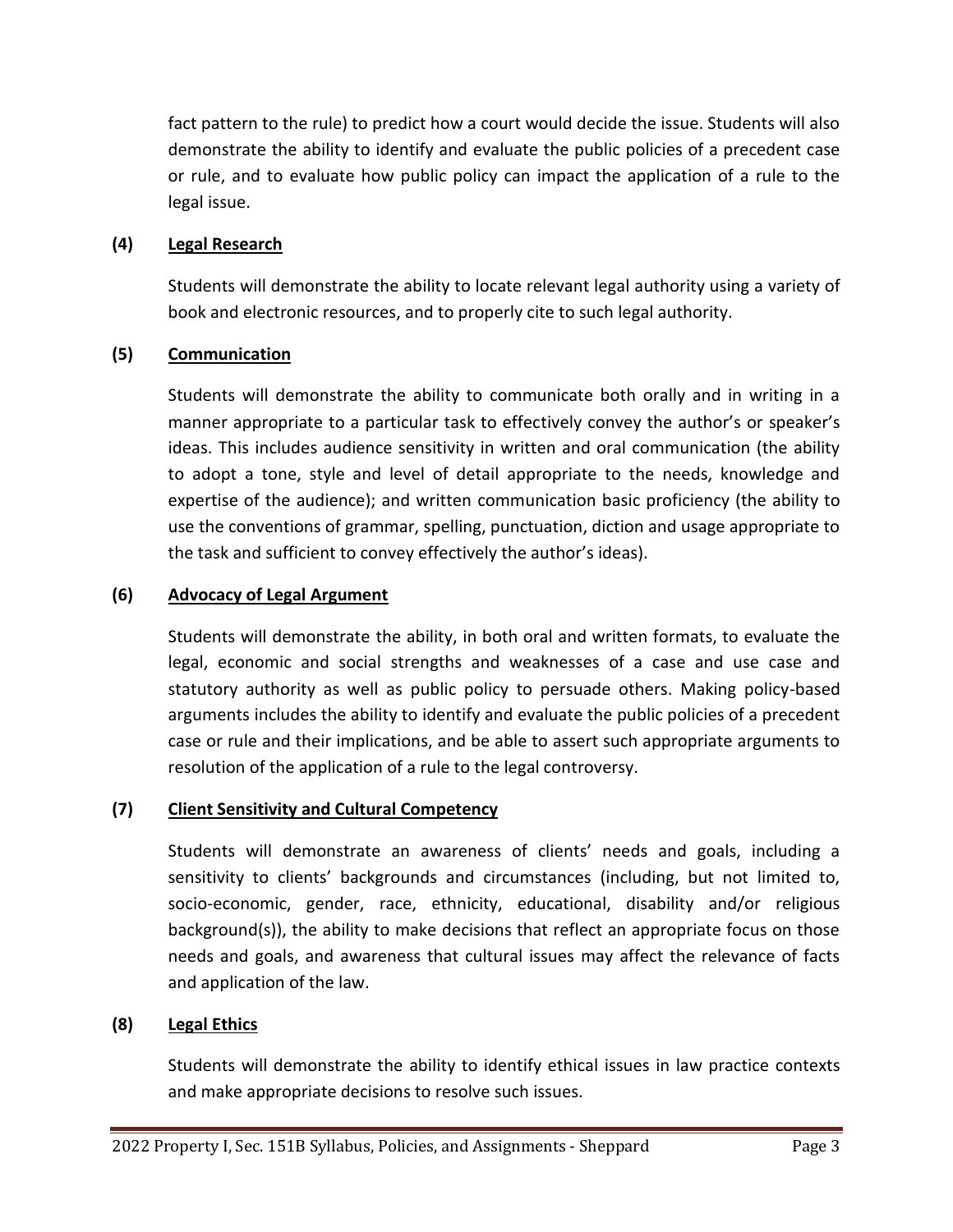#### **COURSE COVERAGE AND OPPORTUNITIES:**

Property I is the first semester of the year-long basic course regarding various aspects of American property law. We will focus on the following topics during this semester: (1) the concept of property including the "bundle of rights theory" of property; (2) the estates system of ownership rights in real property; (3) forms of concurrent ownership of interests in property; (4) servitudes (i.e., burdens on interests in real property known as licenses, profits, easements, and land use covenants); (5) an introduction to the law of nuisance; (6) an introduction to the law of zoning; (6) an introduction to the law of eminent domain; and (7) an introduction to the law of regulatory takings.

During the second semester of the basic property course, Property II, our attention will be focused on: (1) leasing real property and landlord/tenant law; (2) methods of acquiring ownership of property including by find, gift, adverse possession, and purchase which will include introductory material regarding various aspects of residential real estate sale transactions (the purchase contract, deeds, mortgages, deeds of trusts, installment land sale contracts, and various forms of title assurance including contract warranties, deed warranties, recording acts, and title insurance).

#### **EXPECTATION OF YOUR AMOUNT OF OUTSIDE PREPARATION TIME**

**I expect you to devote a MINIMUM of TWELVE HOURS a week to prepare for each three hours of class time.**

## **ZOOM CLASS SESSIONS AND ZOOM OFFICE CONFERENCES**

Class sessions will be conducted using Zoom through January 31. It is anticipated that we will be able to return to in-person classes beginning in February. I will notify you if circumstances require us to extend Zoom classes beyond January 31.

**Carefully review and adhere to the following requirements regarding Zoom sessions:**

- **Find a dedicated quiet space to attend Zoom sessions, to minimize the chances that you will be disrupted during the session.**
- **Arrive to a class Zoom session early and dressed as you would to attend an in-person class session.**
- **Your camera must be turned on for the duration of either a class Zoom session or a Zoom office conference. If you desire, you can use the background settings in Zoom to create an artificial background that blocks the view of your space while still allowing you to be seen on camera.**
- **Come prepared, as you would for an in-person class session or in-person office conference. Participation in Zoom classes is as important as it is during an in-person class session.**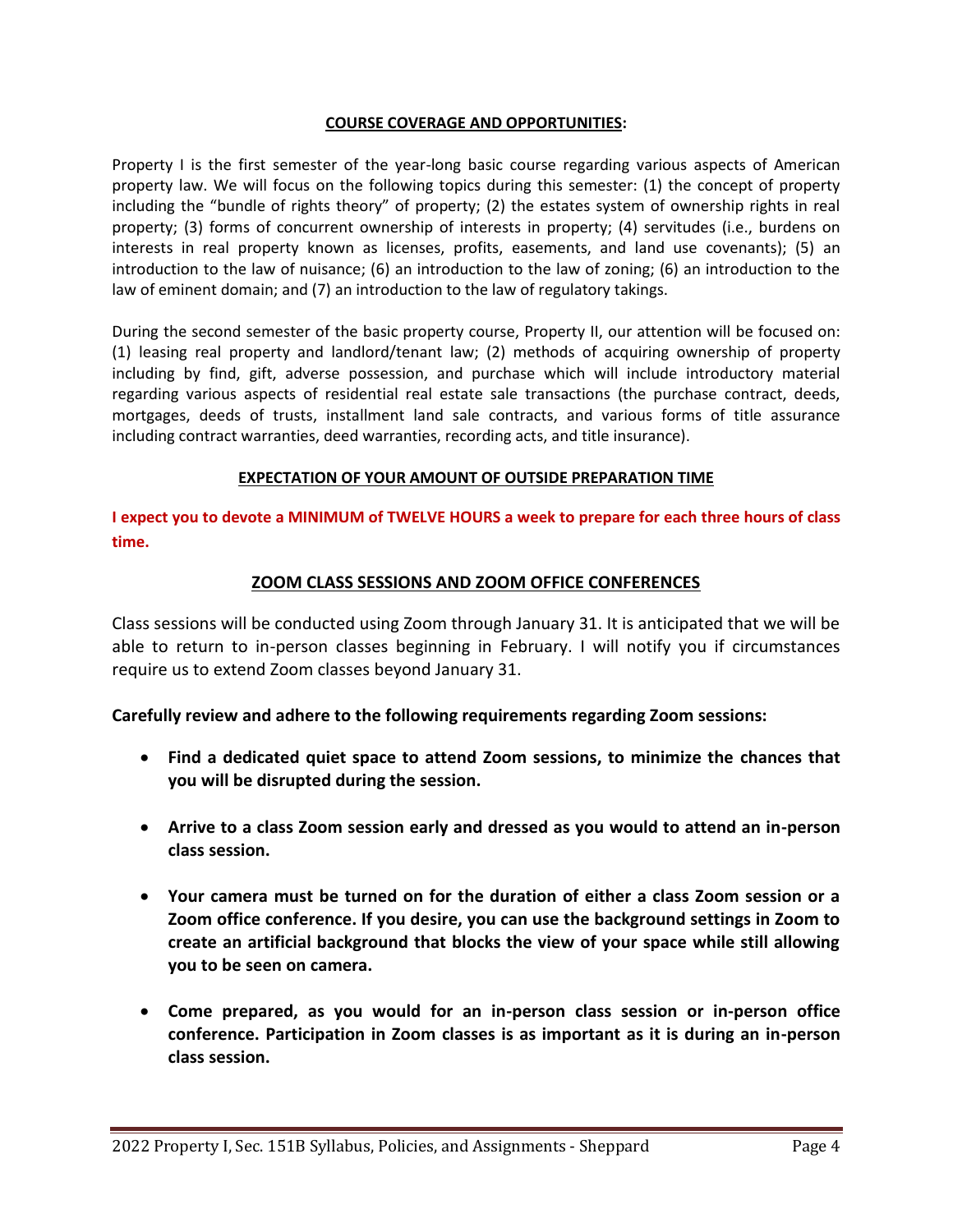- **Do not multitask – stay focused on the class discussion – do not wander in and out of the Zoom session.**
	- o **Zoom classes are not YouTube or Netflix. You should be actively engaged in answering questions, taking notes, writing down questions you wish to ask later during class or during office hours, etc. This will not only help you stay engaged and participating in class, it will also help your learning in the online format.**
- **If you have to miss a Zoom session, or arrive late, or leave early, notify me in advance; as you would for an in-person class.**
- **If you have connectivity issues, whether it be long-term or short-term, that impact your ability to participate (e.g., if you are limited to dial-in without video), notify me so other accommodations can be explored.**
- **Do not post screenshots or recordings of any Zoom classes or Zoom office conferences on social media. Such actions will constitute a violation of the Student Honor Code. If you need access to a recording of a Zoom session, please contact me.**
- **Sign into Zoom with the name under which you are registered for class. If you prefer to be called by a different name or nickname, please notify me in advance to avoid being marked as absent.**
- **Unless I instruct you otherwise, mute your microphone when you are not speaking. Unmute your microphone to ask a question, or to respond to a question, or to make a comment.**
- **If you intend to use your computer to take notes and/or to use the eBook version of the course text, you may not be able to easily switch between those apps and the Zoom session. This could undermine your ability to pay attention to the class discussion. You must figure out how you will resolve that technological issue before our first class session and consider possible modifications to your normal mode of note taking (e.g., switch to taking notes by hand) or using a two-screen set-up.**
- **Zoom has a number of tools available for you to use as a student: yes/no symbols, raise hand and thumb icons, share screen if I permit you to use that tool, chat windows, etc. Please familiarize yourself with those tools before class so that you can use them to the extent I allow you to use those tools. I will provide additional information to you about the way in which you are to use a particular tool during a particular Zoom class session.**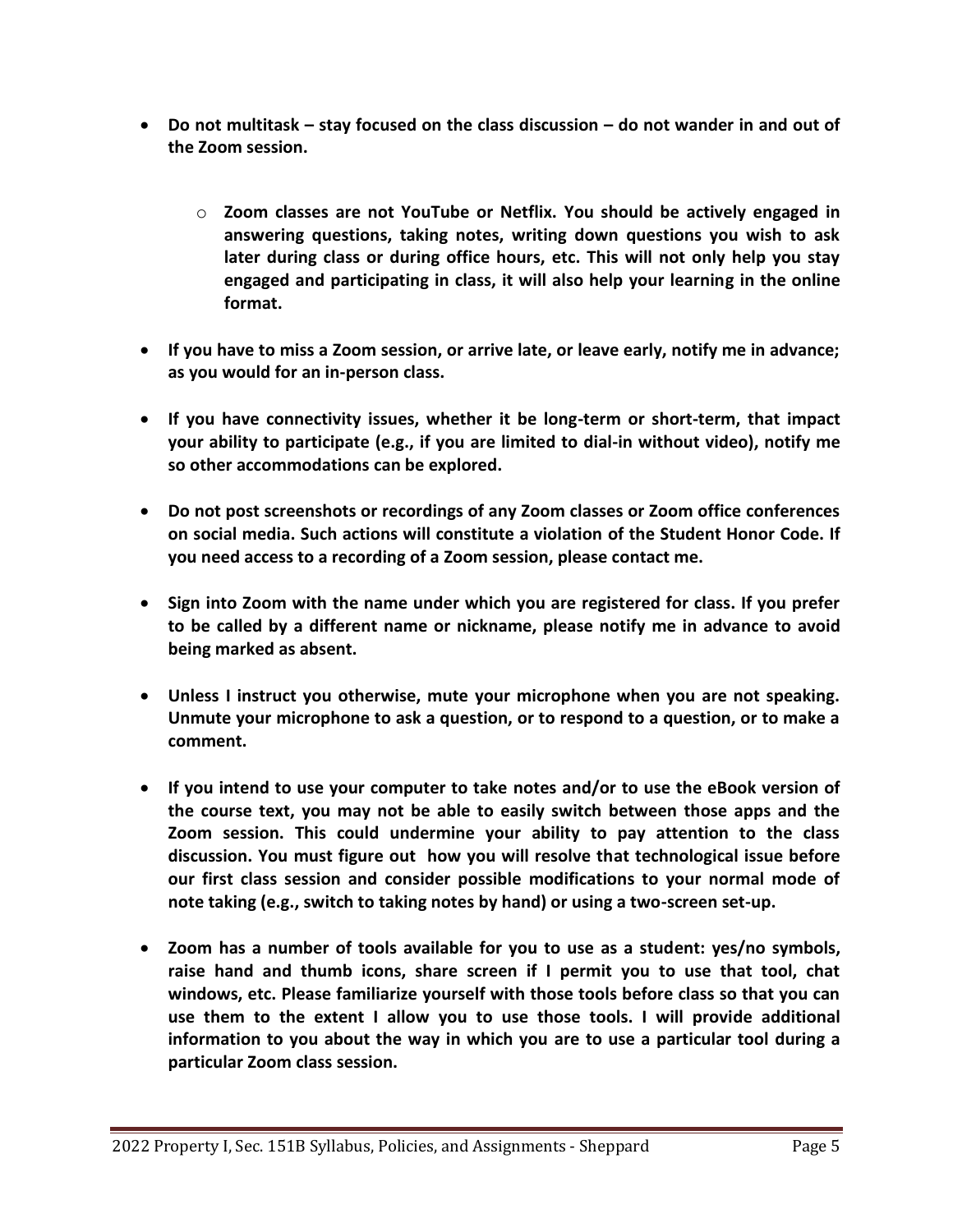**From time-to-time, I may utilize various interactive functions in Zoom such as polling questions, breakout rooms, etc. I will expect you to participate fully in any such activities and functions; for example, answering polling questions, speaking with your classmates during breakout sessions, and so forth.**

## **LEXIS CLASSROOM WEB COURSE**

You will be able to enroll in the course Lexis Classroom platform on and after 9:00 a.m., Monday, January 10, 2022. The last day to access the web course material is Tuesday, May 31, 2022. To enroll in the web course:

- 1. Log into LexisNexis for Law School at [https://www.lexisnexis.com/lawschool/.](https://www.lexisnexis.com/lawschool/)
- 2. In the **Student** view, click the **Add A Course** link found on the right-hand side of the page.
- 3. Locate my name (Sheppard); then click my name.
- 4. Locate **Select Course to Enroll**; locate Property\_Law\_101649 and click.
- 5. Follow the instructions to enroll in the Property I LexisNexis Classroom
- 6. If you are directed to enter a password, enter: BRMR3P

If you encounter a problem while attempting to enroll in the web course, please contact a LexisNexis representative, or Faculty/Academic Support person Julie Kohler (714-459-1128).

## **FINAL EXAMINATION**

### **There will NOT be a midterm exam in this course.**

If we are able to transition to on-campus instruction after January, the final exam will be a three-hour, on campus, closed book, closed notes exam. If we must use distance instruction via Zoom throughout the semester, the final exam will be a take-home exam. If the final exam will be a take-home exam, you will be allowed 24 hours within which to complete and submit your exam answers. **It will be important for you** prepare for the final exam as if it will be a closed book, closed notes exam even if it turns out that the final exam will be administered as a take-home exam.

## **CALCULATION OF COURSE GRADE**

Course grades will be recorded using a numeric grade system on a scale of 0.0 to 4.0. Please note with care that I do not grade on a curve. The grade you earn in this course will be based solely on your individual level of performance in the course. Consequently, the level of performance of another member of the class will not affect the manner in which your course grade will be calculated.

To earn a numeric grade of 4.0, you must accumulate at least 90 course grade points. A total of 89 course grade points results in a numeric grade of 3.9; 88 course grade points results in a numeric grade of 3.8; and so forth.

Ten percent of your course grade points will be based on your scores on the writing exercises you will be required to complete during the semester as explained in more detail below. Ninety percent of your course grade points will be based on your final exam scores. You will have opportunity to earn extra credit course grade points as explained in more detail below.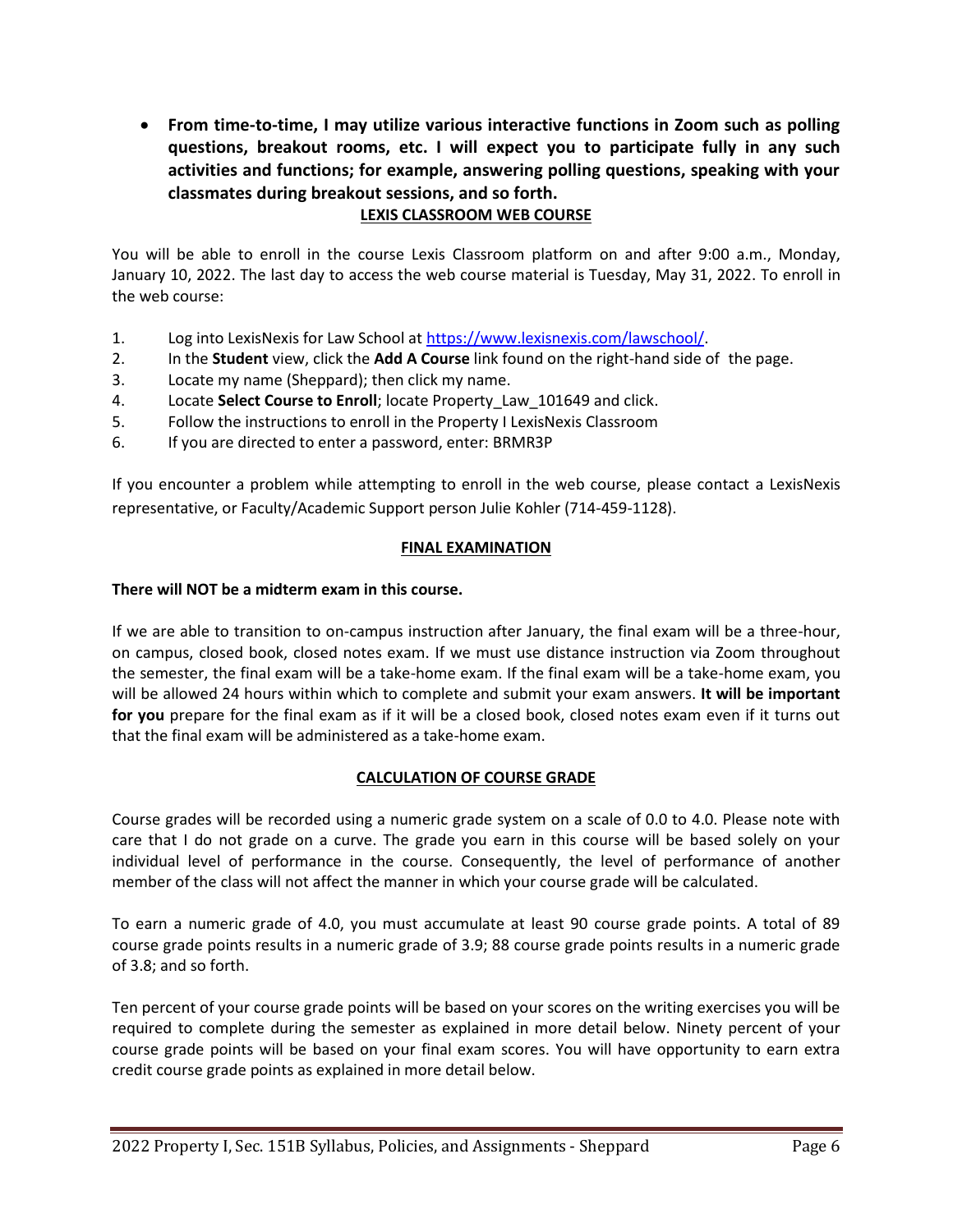### **GRADED WRITING EXERCISES**

I will require you to analyze at least three very short essay problems using the IRAC method of legal analysis. Each writing assignment will be worth 100 points. Your score will be based on the content and format of your work product. Your course grade points based on the writing exercises will be the total of your scores divided by the number of administered short essay problems multiplied by ten percent.

### **"EXTRA CREDIT" COURSE QUIZZES**

I will administer at least three quizzes during the semester. Each quiz will be worth 100 points. If your average score on the course quizzes is 70 to 74, you will have earned one extra-credit course grade point. If your average score on the course quizzes is 75 to 79, you will have earned one and one-half extra-credit course grade points. If your average score on the course quizzes is 80 to 84, you will have earned two extra-credit course grade points. If your average score on the course quizzes is 85 to 89, you will have earned two and one-half extra-credit course grade points. If your average score on the course quizzes is 90 to 94, you will have earned three extra-credit course grade points. If your average score on the course quizzes is 95 – 100, you will have earned four extra-credit course grade points. If your average score on the course quizzes is 69 or less, you will not have earned any extra-credit grade points.

If you earn one extra-credit grade point, or more than one extra-credit grade points, your extra-credit grade point or points will be added to the sum of ninety percent of your final exam score and ten percent of your average score on the graded writing exercises. For example, suppose your final exam score is 80 out of 100; your average score on the writing exercises is 75; and you earned 1 extra credit course grade point. Your course grade will be 80 x.9 which equals  $72 + 75$  x .1 which equals  $7.5 + 1$  for a total of 80.5. I would then round that to 81 and record your course grade as 3.1.

You will be required to enter your semester student exam number in the space provided therefor on the first page of a quiz packet. In the event you are not able to access your student exam number for insertion on a quiz packet, enter a "bogus number" on the quiz packet. After the conclusion of the class session during which the quiz was administered, notify one of the Faculty Assistants that you used a "bogus number" on a course quiz. Communicate the bogus number you used to the Faculty Assistant and also communicate your student exam number to the Assistant. The Assistant will communicate that information to me without disclosing your identity to me.

I will send you answers to and comments regarding each quiz problem after I have scored the quiz packets. You should study that information with care.

## **OFFICE HOURS, OFFICE TELEPHONE, E-MAIL ADDRESS, FACULTY FAX NUMBER:**

Unless you are notified otherwise, "office conferences" will be conducted via Zoom. If you wish to engage in a Zoom conference with me, you MUST send an email to me to request a Zoom conference.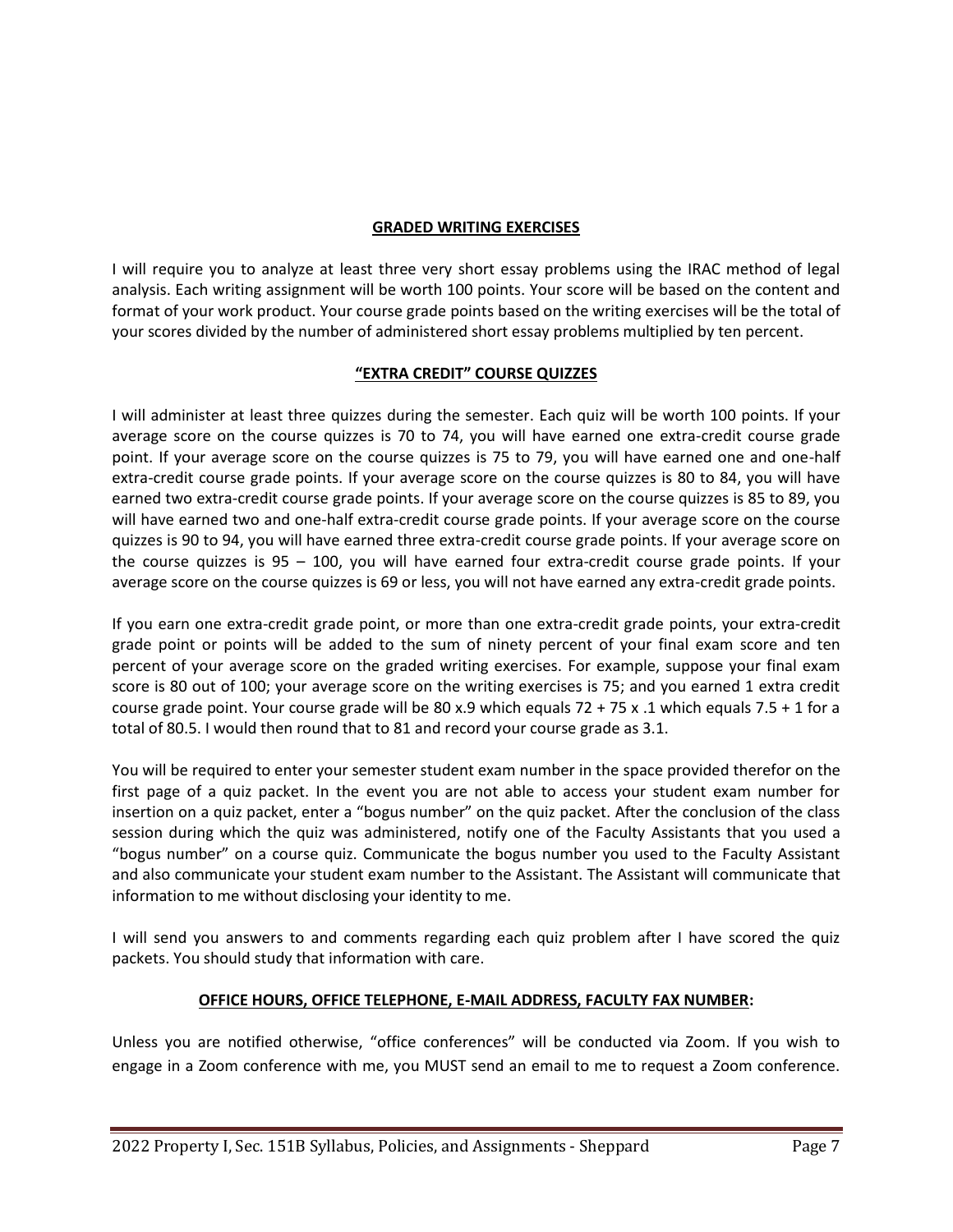You should submit such an email to me at least 24 hours prior to the day and time you wish to have a Zoom conference with me. I will send you an email that will include a Zoom meeting invitation.

The days on which and the times during which I should be able to engage in a Zoom conference this semester are: (1) 1:30 p.m. to 4:30 p.m., on Mondays and Wednesdays, except Monday, Feb. 21, 2022; and (2) 1:30 p.m. to 4:30 p.m., on Tuesdays, except Tuesday, Feb. 22, 2022. If your schedule of classes or your work schedule will not permit you to request a Zoom conference during the aforementioned times, let me know so that hopefully, I can schedule a Zoom conference at a time and day that will be convenient for both of us.

**Zoom conferences for two or more students at a time are encouraged.** I will need the names of each student who will participate in such a Zoom conference so that I may send each student an email invitation to participate in the planned Zoom conference.

As noted above, I will not conduct any Zoom conferences on Monday, February 21 and Tuesday, February 22. Also, I will not conduct any Zoom conferences during Spring Break (Monday, March 14, 2022 – Sunday, March 20, 2022).

You may contact me via e-mail by addressing your communication t[o csheppard@wsulaw.edu.](mailto:csheppard@wsulaw.edu) You may contact me via telephone by calling (714) 459-1152. The faculty fax number is (714) 525- 2786. If you send a fax to me, be sure to include an appropriate cover sheet.

## **MANDATORY ATTENDANCE**

**Attendance in class is mandatory.** If you are absent from more than six hours of class sessions, you will be subject to being administratively withdrawn from the course. If you have not already done so, you should study the appropriate portions of the current edition of the *Student Handbook* regarding the College of Law's attendance policy.

Due to possible differences in the manner in which course materials are covered in different sections of a course, you are **not** permitted to "make-up" a missed class by attending another section of this course regardless of whether the other section is taught by another professor or by me.

During the time we will meet via Zoom, I will keep attendance records using Zoom attendance reports. If we are able to transition to on campus class sessions, your attendance in class will be evidenced by your signature on the class attendance roster circulated during the class session.

## **BE AN ACTIVE LEARNER**

**To be successful in law school, you must be an active learner. You will gain maximum benefit from class attendance only if you are prepared for class. Proper preparation for a class session by you will include, but not be limited to: engaging in effective time management; engaging in a critical reading and re-reading of assigned course material; briefing cases; critically reading and re-reading text notes and footnotes; analyzing problems included as part of assigned reading; critically reading court opinions of cases cited as part of text notes or Points for Discussion; reviewing and editing notes you**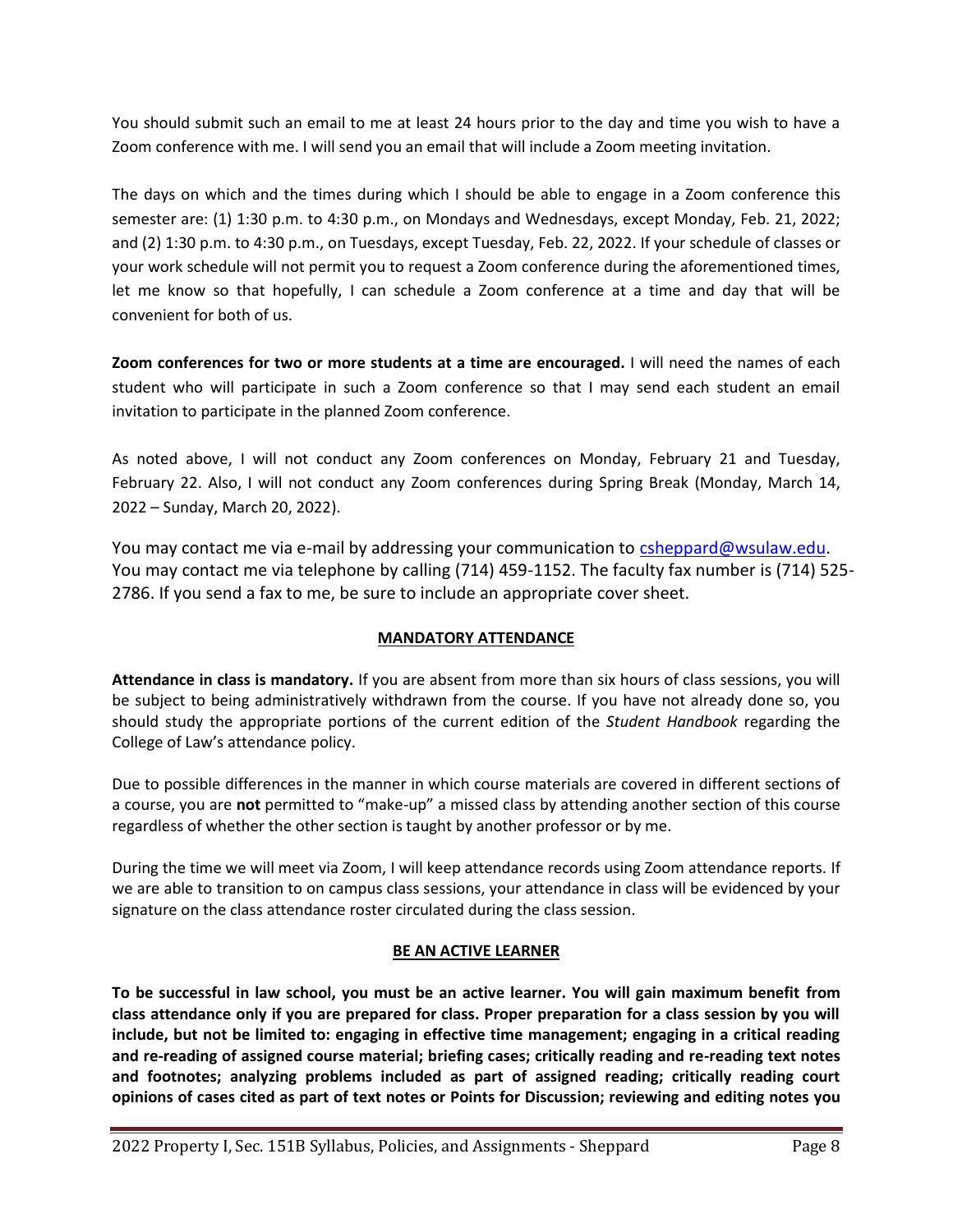**have taken during prior class sessions; reading, and re-reading, if necessary, course computer slides posted to the web course; personally preparing and reviewing study aids (e.g., sections of your personally prepared course outline, flash cards, and/or flow charts or diagrams); reading and rereading to the extent necessary appropriate segments of hornbooks, treatises, workbooks or other study aids; engaging in exam prep or exam taking exercises; and preparing questions that you want addressed during an ensuing class session or conference with me.**

You should be prepared to participate in class sessions. You should be an active listener at all times during class sessions when you are not speaking during a class session. Being an active listener includes assessing whether you understand, or you do not understand, comments being made by me, or by one of your classmates. If you conclude that you do not understand my comments or the comments of a classmate, be sure to seek recognition so that you may voice your question. If you understand my comments or the comments of a classmate, you should assess whether you agree or disagree with those comments. More importantly, you should assess the reason or reasons you agree or disagree with those comments. Do not hesitate to seek recognition to voice your questions or comments along those lines as well.

### **MAINTAIN PROPER DECORUM**

I expect you to maintain proper decorum during each class session. You are also required to adhere to the College of Law's "Principles of Community," and "Honor Code," and other conduct policies included as part of the current edition of the *Student Handbook*.

#### **DISABILITY SERVICES STATEMENT:**

Western State College of Law provides accommodations to qualified students with disabilities. The **Disabilities Services Office** assists qualified students with disabilities in acquiring reasonable and appropriate accommodations and in supporting equal access to services, programs, and activities at Western State College of Law.

To seek reasonable accommodations, a student must contact Senior Assistant Dean Donna Espinoza, Student Services Director and Disabilities Services Coordinator, whose office is located in the Student Services Suite. Dean Espinoza's phone number and email address are: (714) 459-1117; [despinoza@wsulaw.edu.](mailto:despinoza@wsulaw.edu) When seeking accommodations, a student should notify Dean Espinoza of her or his specific limitations and, if known, her or his specific requested accommodations. Students who seek accommodations will be asked to supply medical documentation of the need for accommodation. Classroom accommodations are not retroactive, but are effective only upon the student sharing approved classroom accommodations with the instructor or professor. Therefore, students are encouraged to request accommodations as early as feasible with Dean Espinoza to allow for time to gather necessary documentation. If you have a concern or complaint in this regard, please notify Dean Espinoza; or please notify Dean Allen Easley at [aeasley@wsulaw.edu](mailto:aeasley@wsulaw.edu) or (714) 459-1168. Complaints will be handled in accordance with the College of Law's "Policy against Discrimination and Harassment."

## **READING ASSIGNMENTS**: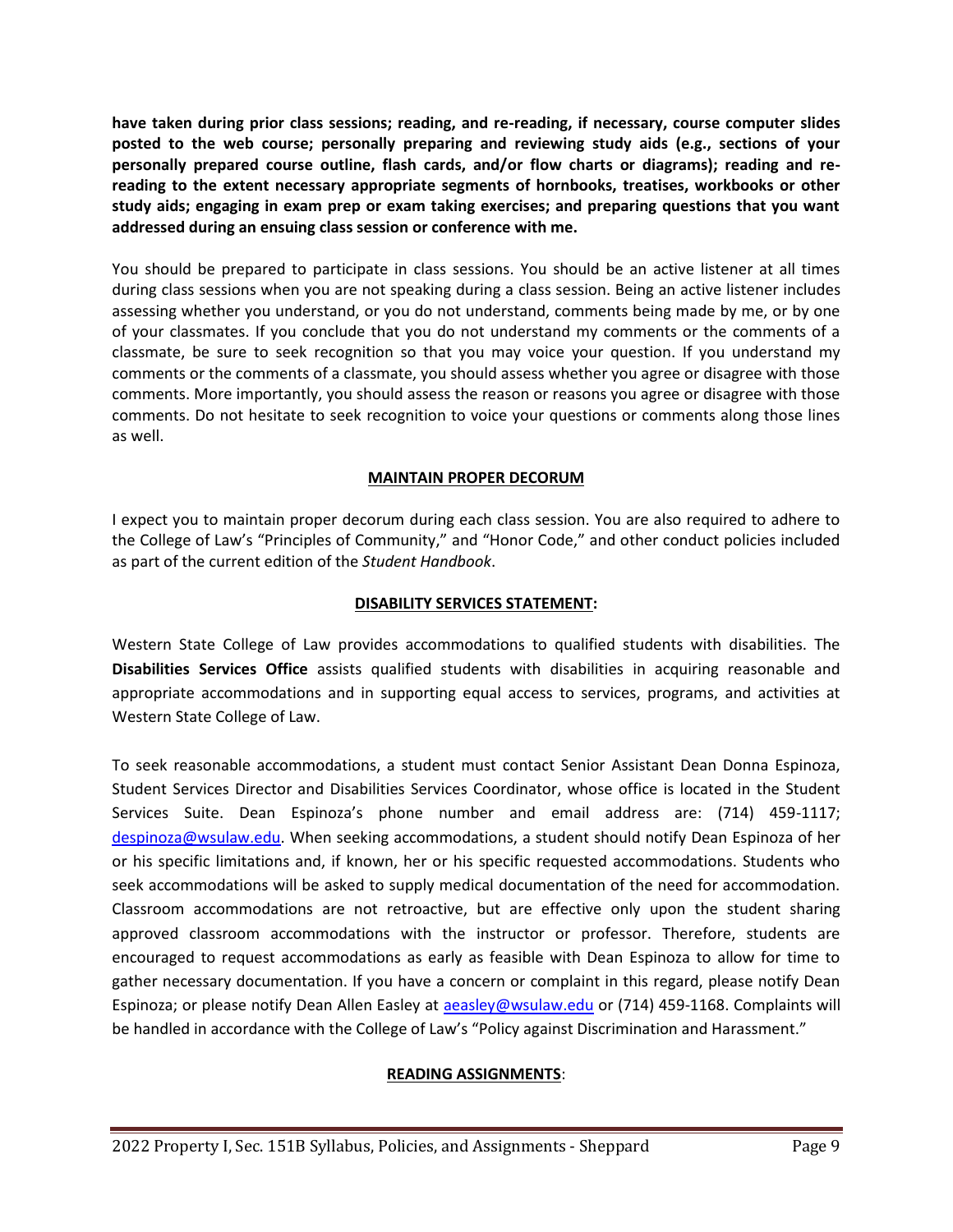I encourage you to complete your initial study of each set of assignments prior to the week during which we are scheduled to address that material. Be sure to note whether the reading assignment includes the study of supplemental material.

Complete all reading as assigned. If the class "falls behind" in the assessment of a particular aspect of the course, do not "fall behind" in your study of assigned course material. You do not want to be "left in the dust" when the class "catches up" to assignments as scheduled.

**Do not lull yourself into a false sense of preparedness by only reading the content of the assigned text pages and course supplements. I expect you to:**

- **Look up the definitions of words and phrases that are not familiar to you.**
- **Brief cases; if the edited opinion included in the book is confusing to you, access the unedited opinion using either your Lexis or Westlaw account.**
- **Read cases, statutes, or other sources of law cited in a text "Point for Discussion"**
- **Use eBook features to access supplemental information provided by the authors of the text.**
- **Analyze each problem that is part of a reading assignment and compare your analysis with the comments regarding each problem that are posted to the Assignments section of the web course.**
- **Prepare questions that you want me to address; either post your question to the appropriate Discussion thread on the Lexis Classroom platform, or email your question to me, or state your question at the appropriate time during a class session.**
- **Copies of the "computer panels" I might display during a class session are posted to the Modules section of the web course for you to access and study.**

| Week | <b>DATES</b> | <b>Course Topics</b>                         | <b>Text Pages</b> | <b>Supplements</b>          |
|------|--------------|----------------------------------------------|-------------------|-----------------------------|
| 01   | Wed: 01-19   | The Concept of Property: Property            | $v - viii$ ;      | Gen. Info. $1 - 6$ ;        |
|      | Mon: 01-24   | <b>Defined; Property Theories or</b>         | $89 - 90;$        | Concept $1-3$               |
|      |              | Images; Right to Transfer                    | $1 - 7;$          |                             |
|      |              |                                              | $24 - 45$         |                             |
| 02   | Wed: 01-26   | <b>Right to Exclude; Right to Use; Right</b> | $45 - 87$         | Concept 4                   |
|      | Mon: 01-31   | to Destroy                                   |                   |                             |
|      |              |                                              |                   |                             |
| 03   | Wed: 02-02   | <b>Possessory Estates: Fee Simples, Fee</b>  | $287 - 336$       | Estates, etc. 1-10          |
|      | Mon: 02-07   | Tails, Life Estates, and Leaseholds;         |                   |                             |
|      |              | <b>Future Interests Retained by a</b>        |                   |                             |
|      |              | Transferor: (1) Reversion; (2)               |                   |                             |
|      |              | Possibility of Reverter; or (3) Right of     |                   |                             |
|      |              | Entry (a.k.a., Power of Termination);        |                   |                             |
|      |              | <b>Reversion; Possibility of Reverter;</b>   |                   |                             |
|      |              | <b>Future Interests Retained by a</b>        |                   |                             |
|      |              | Transferee: (a) Remainder; or (b)            |                   |                             |
|      |              | <b>Executory Interest</b>                    |                   |                             |
|      |              |                                              |                   |                             |
| 04   | Wed: 02-09   | <b>Rules "Furthering Marketability":</b>     | $336 - 353$       | <b>Estates, etc. 11, 12</b> |
|      | Mon: 02-14   | Rule in Shelley's Case; Doctrine of          |                   |                             |
|      |              | <b>Worthier Title; Destructibility of</b>    |                   | [Note: This block of        |

## **SECTION 151B READING ASSIGNMENTS**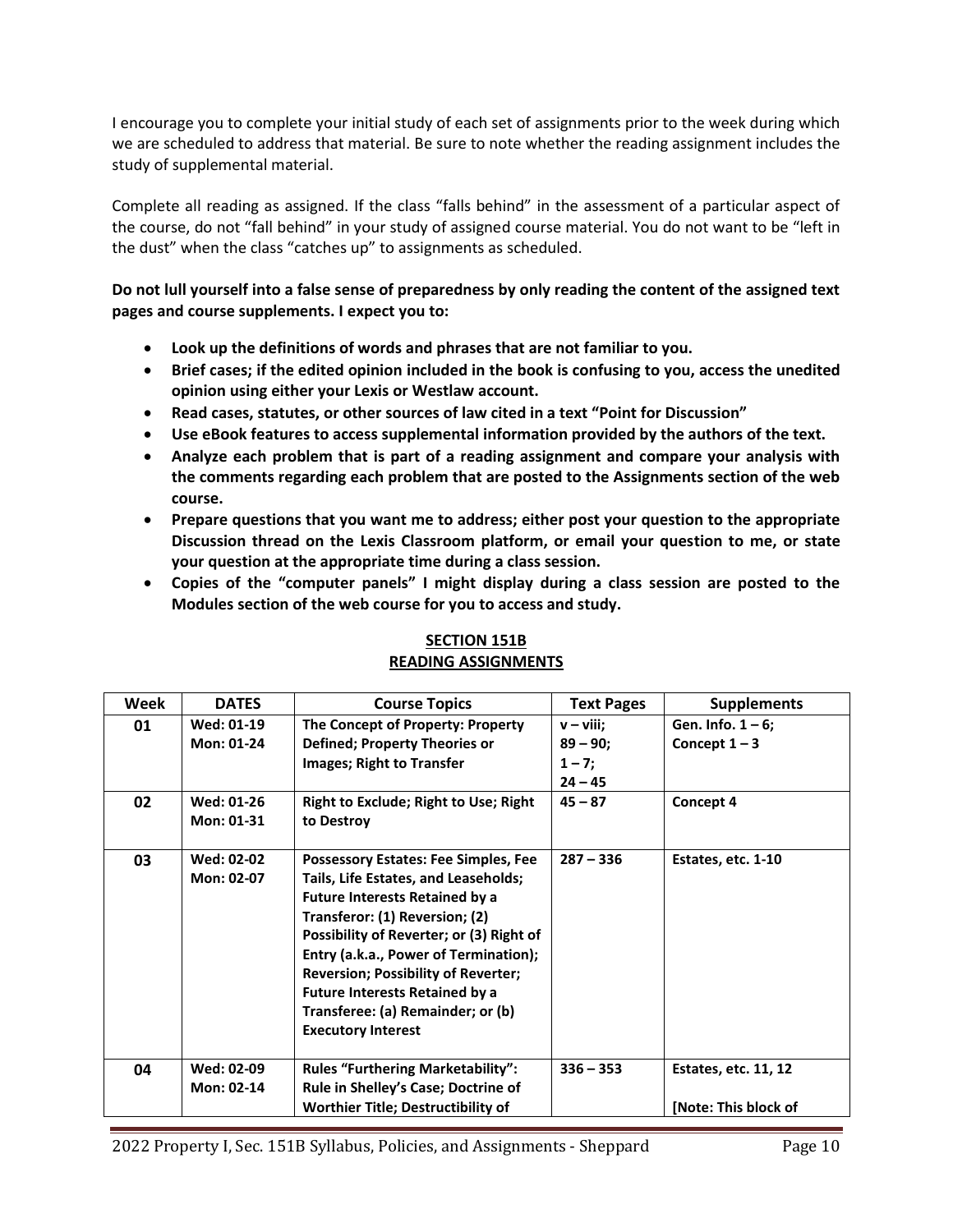|    |                          | <b>Contingent Remainders; Rule against</b><br><b>Perpetuities</b>                                                                                                                                                                                                                                         |                                                             | instruction includes<br>reviews of principles of<br>future interests]                                                                                                                                                                                                                  |
|----|--------------------------|-----------------------------------------------------------------------------------------------------------------------------------------------------------------------------------------------------------------------------------------------------------------------------------------------------------|-------------------------------------------------------------|----------------------------------------------------------------------------------------------------------------------------------------------------------------------------------------------------------------------------------------------------------------------------------------|
| 05 | Wed: 02-16               | <b>Rules "Furthering Marketability":</b><br><b>Rule against Perpetuities</b>                                                                                                                                                                                                                              | $342 - 353$                                                 | Estates, etc. 11, 12                                                                                                                                                                                                                                                                   |
|    | Mon: 02-21               | Presidents" Day - No Class Session                                                                                                                                                                                                                                                                        |                                                             | [Note: This block of<br>instruction includes<br>reviews of principles of                                                                                                                                                                                                               |
|    | Tue: 02-22               | "Legislative Day" - Monday Classes<br><b>Meet on this Tuesday</b>                                                                                                                                                                                                                                         |                                                             | future interests]                                                                                                                                                                                                                                                                      |
| 06 | Wed: 02-23<br>Mon: 02-28 | <b>Forms of Non-Marital Concurrent</b><br><b>Ownership: Tenancy-in-Common;</b><br>Joint Tenancy; Severance of Joint<br><b>Tenancy; Partition; Cotenant Rights</b><br>and Duties; Property Rights of a<br>Spouse: (1) Separate Property; (2)<br><b>Community Property; (3) Tenancy-</b><br>by-the-Entirety | $355 - 389$<br>$409 - 410$                                  | <b>Concurrent Ownership 1</b><br>$-4$<br>[Note: We will not cover<br>the material on pp. 389 -<br>409 regarding Marital<br><b>Property, Unmarried</b><br><b>Couples, and Same-Sex</b><br>Marriage. That material is<br>usually covered in the<br><b>Community Property</b><br>course.] |
| 07 | Wed: 03-02<br>Mon: 03-07 | <b>Servitudes: Express Easements;</b><br>Easements implied by prior use;<br>easements implied by necessity;<br>easements by prescription;<br>easements by estoppel; interpreting<br>easements (determining the scope of<br>rights and burdens re an easement);<br>terminating easements                   | $637 - 682$                                                 | Easements $1 - 6$                                                                                                                                                                                                                                                                      |
| 08 | Wed: 03-09               | <b>Negative Easements; Private Land</b><br>Use Restrictions: (a) Real Covenants;<br>(b) Equitable Servitudes; (c) Running<br><b>Covenants</b>                                                                                                                                                             | $682 - 706**$<br>Skip Point for<br>Discussion b -<br>p. 697 | Easements $7 - 9$<br>Covenants $1 - 4$                                                                                                                                                                                                                                                 |
|    | Mon: 03-14               | <b>No Class: Semester Break</b>                                                                                                                                                                                                                                                                           |                                                             |                                                                                                                                                                                                                                                                                        |
| 09 | Wed: 03-16               | <b>No Class: Semester Break</b>                                                                                                                                                                                                                                                                           |                                                             |                                                                                                                                                                                                                                                                                        |
|    | Mon: 03-21               | <b>Private Land Use Restrictions:</b><br><b>Running Covenants</b>                                                                                                                                                                                                                                         |                                                             |                                                                                                                                                                                                                                                                                        |
| 10 | Wed: 03-23               | <b>Private Land Use Restrictions:</b>                                                                                                                                                                                                                                                                     | 697, Point for                                              | Covenants $1 - 9$                                                                                                                                                                                                                                                                      |
|    | Mon: 03-28               | <b>Common Interest Development Use</b><br><b>Restrictions - Creation and</b><br><b>Enforcement</b>                                                                                                                                                                                                        | Discussion b.<br>706 - 717                                  |                                                                                                                                                                                                                                                                                        |
| 11 | Wed: 03-30               | <b>Private Land Use Restrictions:</b>                                                                                                                                                                                                                                                                     | $717 - 734$                                                 |                                                                                                                                                                                                                                                                                        |
|    | Mon: 04-04               | <b>Enforcement and Defenses against</b><br><b>Enforcement; Methods of</b>                                                                                                                                                                                                                                 |                                                             |                                                                                                                                                                                                                                                                                        |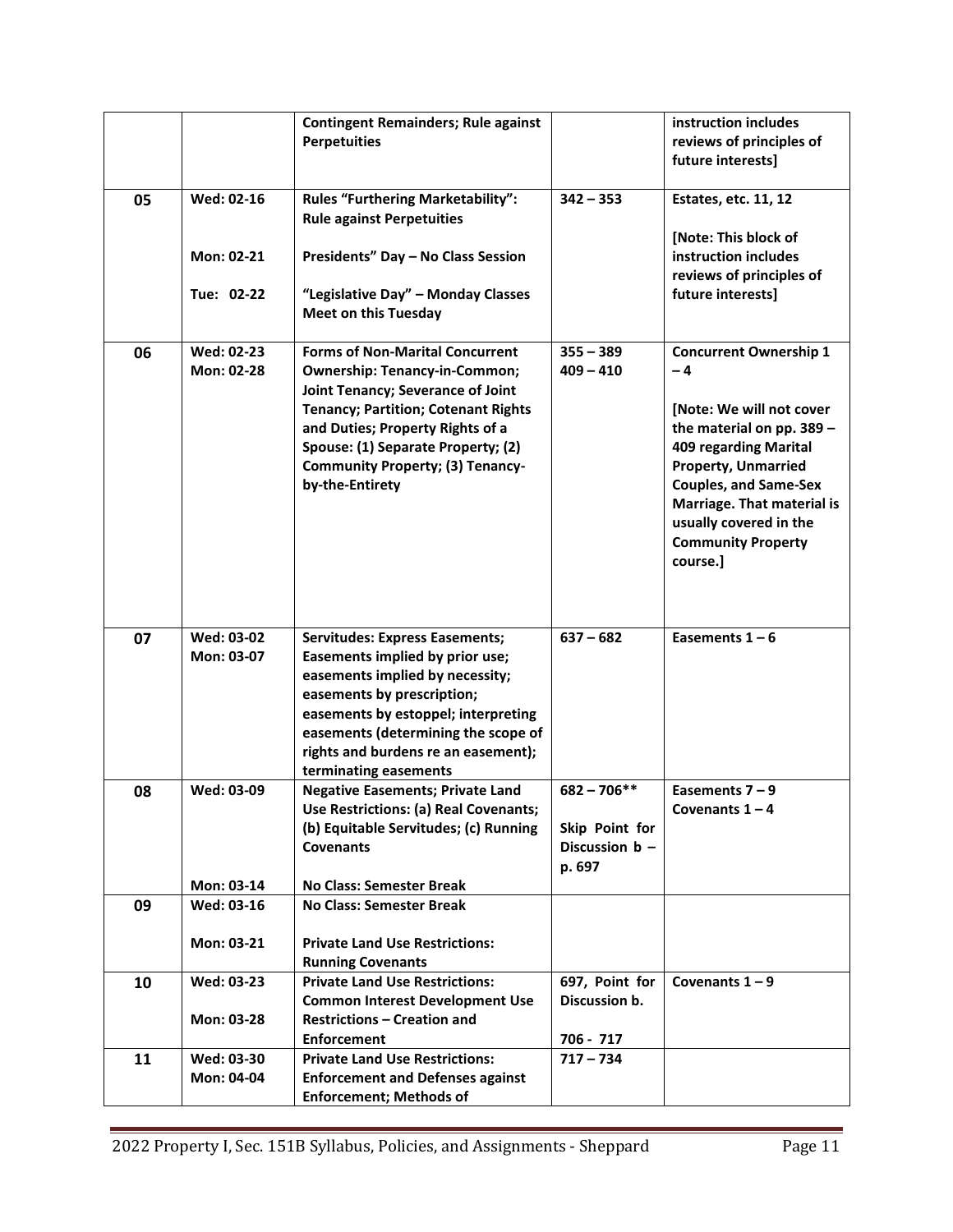|    |                                 | <b>Termination</b>                                                                                                                       |             |                                                                                           |
|----|---------------------------------|------------------------------------------------------------------------------------------------------------------------------------------|-------------|-------------------------------------------------------------------------------------------|
| 12 | Wed: 04-06<br>Mon: 04-11        | <b>Land Use Regulation: Nuisance</b>                                                                                                     | $735 - 749$ | <b>Nuisance</b>                                                                           |
|    |                                 | Land Use Regulation: Zoning $-$<br><b>Constitutionality; Typical Zoning</b><br><b>Ordinance; Nonconforming Uses</b>                      | $749 - 768$ | Zoning 1                                                                                  |
| 13 | <b>Wed: 04-13</b><br>Mon: 04-18 | <b>Land Use Regulation: Zoning</b><br><b>Amendments; Variances; Conditional</b><br><b>Uses; Aesthetic Regulation; "Family</b><br>Zoning" | $768 - 797$ | Zoning $1 - 2$                                                                            |
|    |                                 | <b>Eminent Domain</b>                                                                                                                    | $851 - 872$ |                                                                                           |
| 14 | Wed: 04-20<br>Mon: 04-25        | <b>Regulatory Takings</b>                                                                                                                | $873 - 900$ | <b>Regulatory Takings 1 - 4</b>                                                           |
| 15 | <b>Wed: 04-27</b><br>Mon: 05-02 | <b>Regulatory Takings</b>                                                                                                                | $900 - 927$ | <b>Regulatory Takings 1 - 4</b><br>Surfrider Foundation<br>V.<br>Martina Beach 1, LLC, 14 |
|    |                                 |                                                                                                                                          |             | Cal.App.5th 238 (2017, 1st<br>Dist.)                                                      |

**\*\* See my law review article re land use covenants at 37 Western State University Law Review 27 (Summer 2009)** 

## **SECTION 151C READING ASSIGNMENTS**

| Week | <b>DATES</b>      | <b>Course Topics</b>                                                                                                                                                                                                                                                                                                                                                                                         | <b>Text Pages</b>                                    | <b>Supplements</b>                      |
|------|-------------------|--------------------------------------------------------------------------------------------------------------------------------------------------------------------------------------------------------------------------------------------------------------------------------------------------------------------------------------------------------------------------------------------------------------|------------------------------------------------------|-----------------------------------------|
| 01   | <b>Wed: 01-19</b> | The Concept of Property: Property<br><b>Defined; Property Theories or</b><br>Images; Right to Transfer                                                                                                                                                                                                                                                                                                       | $v - viii$ ;<br>$89 - 90;$<br>$1 - 7$ ;<br>$24 - 45$ | Gen. Info. $1 - 6$ ;<br>Concept $1 - 3$ |
| 02   | Wed: 01-26        | <b>Right to Exclude; Right to Use; Right</b><br>to Destroy                                                                                                                                                                                                                                                                                                                                                   | $45 - 87$                                            | Concept 4                               |
| 03   | <b>Wed: 02-02</b> | <b>Possessory Estates: Fee Simples, Fee</b><br>Tails, Life Estates, and Leaseholds;<br><b>Future Interests Retained by a</b><br>Transferor: (1) Reversion; (2)<br>Possibility of Reverter; or (3) Right of<br>Entry (a.k.a., Power of Termination);<br><b>Reversion; Possibility of Reverter;</b><br><b>Future Interests Retained by a</b><br>Transferee: (a) Remainder; or (b)<br><b>Executory Interest</b> | $287 - 336$                                          | Estates, etc. 1-10                      |
| 04   | Wed: 02-09        | <b>Rules "Furthering Marketability":</b><br>Rule in Shelley's Case; Doctrine of                                                                                                                                                                                                                                                                                                                              | $336 - 353$                                          | <b>Estates, etc. 11, 12</b>             |
|      |                   | <b>Worthier Title; Destructibility of</b>                                                                                                                                                                                                                                                                                                                                                                    |                                                      | [Note: This block of                    |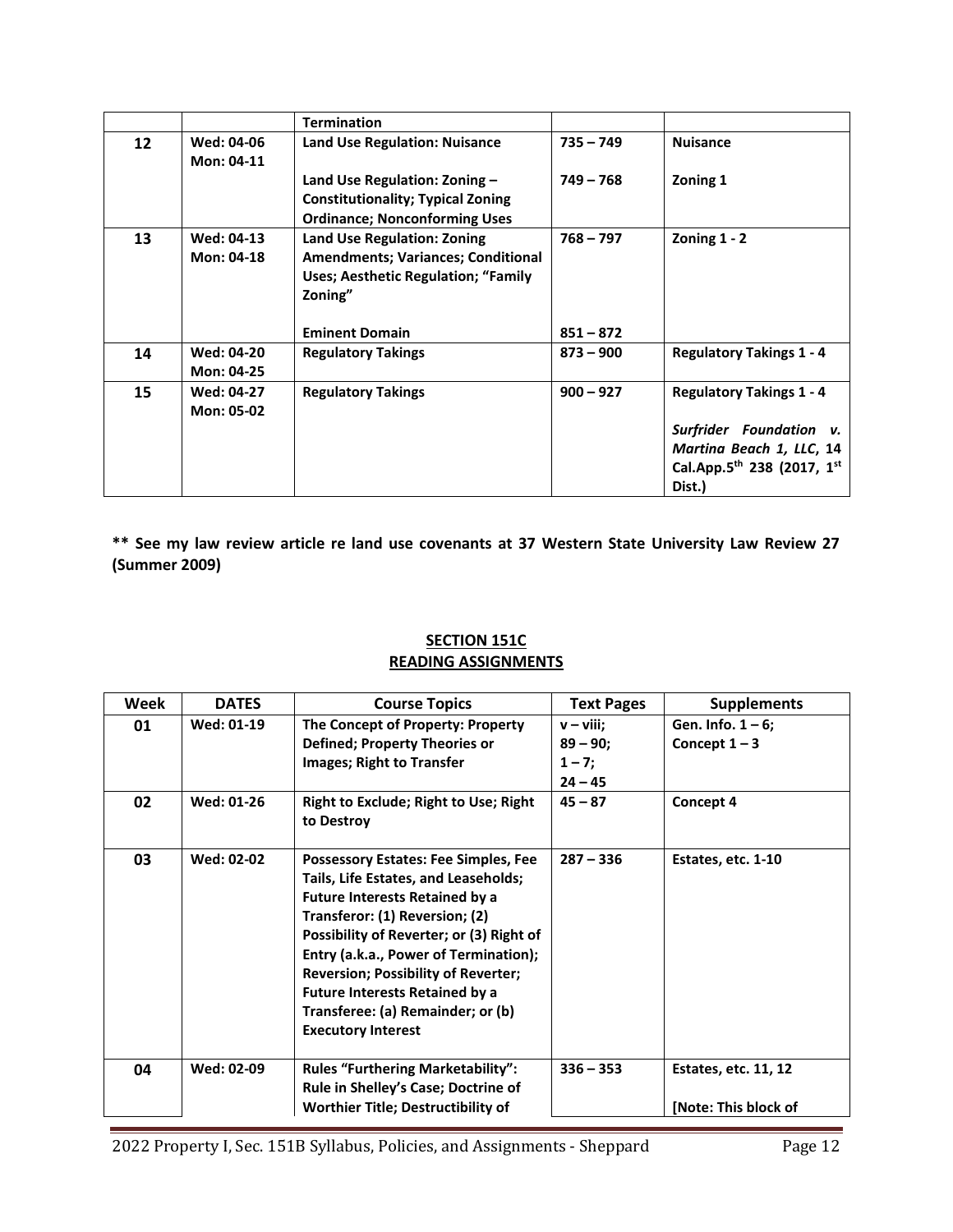|    |            | <b>Contingent Remainders; Rule against</b><br><b>Perpetuities</b>                                                                                                                                                                                                                                         |                                                               | instruction includes<br>reviews of principles of<br>future interests]                                                                                                                                                                                                                |
|----|------------|-----------------------------------------------------------------------------------------------------------------------------------------------------------------------------------------------------------------------------------------------------------------------------------------------------------|---------------------------------------------------------------|--------------------------------------------------------------------------------------------------------------------------------------------------------------------------------------------------------------------------------------------------------------------------------------|
| 05 | Wed: 02-16 | <b>Rules "Furthering Marketability":</b><br><b>Rule against Perpetuities</b>                                                                                                                                                                                                                              | $342 - 353$                                                   | Estates, etc. 11, 12<br>[Note: This block of<br>instruction includes<br>reviews of principles of<br>future interests]                                                                                                                                                                |
| 06 | Wed: 02-23 | <b>Forms of Non-Marital Concurrent</b><br><b>Ownership: Tenancy-in-Common;</b><br>Joint Tenancy; Severance of Joint<br><b>Tenancy; Partition; Cotenant Rights</b><br>and Duties; Property Rights of a<br>Spouse: (1) Separate Property; (2)<br><b>Community Property; (3) Tenancy-</b><br>by-the-Entirety | $355 - 389$<br>$409 - 410$                                    | <b>Concurrent Ownership 1</b><br>-4<br>[Note: We will not cover<br>the material on pp. 389 -<br>409 regarding Marital<br><b>Property, Unmarried</b><br><b>Couples, and Same-Sex</b><br>Marriage. That material is<br>usually covered in the<br><b>Community Property</b><br>course.] |
| 07 | Wed: 03-02 | <b>Servitudes: Express Easements;</b><br>Easements implied by prior use;<br>easements implied by necessity;<br>easements by prescription;<br>easements by estoppel; interpreting<br>easements (determining the scope of<br>rights and burdens re an easement);<br>terminating easements                   | $637 - 682$                                                   | Easements $1 - 6$                                                                                                                                                                                                                                                                    |
| 08 | Wed: 03-09 | <b>Negative Easements; Private Land</b><br>Use Restrictions: (a) Real Covenants;<br>(b) Equitable Servitudes; (c) Running<br><b>Covenants</b>                                                                                                                                                             | $682 - 706**$<br>Skip Point for<br>Discussion $b -$<br>p. 697 | Easements $7 - 9$<br>Covenants $1 - 4$                                                                                                                                                                                                                                               |
| 09 | Wed: 03-16 | <b>No Class: Semester Break</b>                                                                                                                                                                                                                                                                           |                                                               |                                                                                                                                                                                                                                                                                      |
| 10 | Wed: 03-23 | <b>Private Land Use Restrictions:</b><br><b>Common Interest Development Use</b><br><b>Restrictions - Creation and</b><br><b>Enforcement</b>                                                                                                                                                               | 697, Point for<br>Discussion b.<br>706 - 717                  | Covenants $1 - 9$                                                                                                                                                                                                                                                                    |
| 11 | Wed: 03-30 | <b>Private Land Use Restrictions:</b><br><b>Enforcement and Defenses against</b><br><b>Enforcement; Methods of</b><br><b>Termination</b>                                                                                                                                                                  | $717 - 734$                                                   |                                                                                                                                                                                                                                                                                      |
| 12 | Wed: 04-06 | <b>Land Use Regulation: Nuisance</b>                                                                                                                                                                                                                                                                      | $735 - 749$                                                   | Nuisance 1                                                                                                                                                                                                                                                                           |